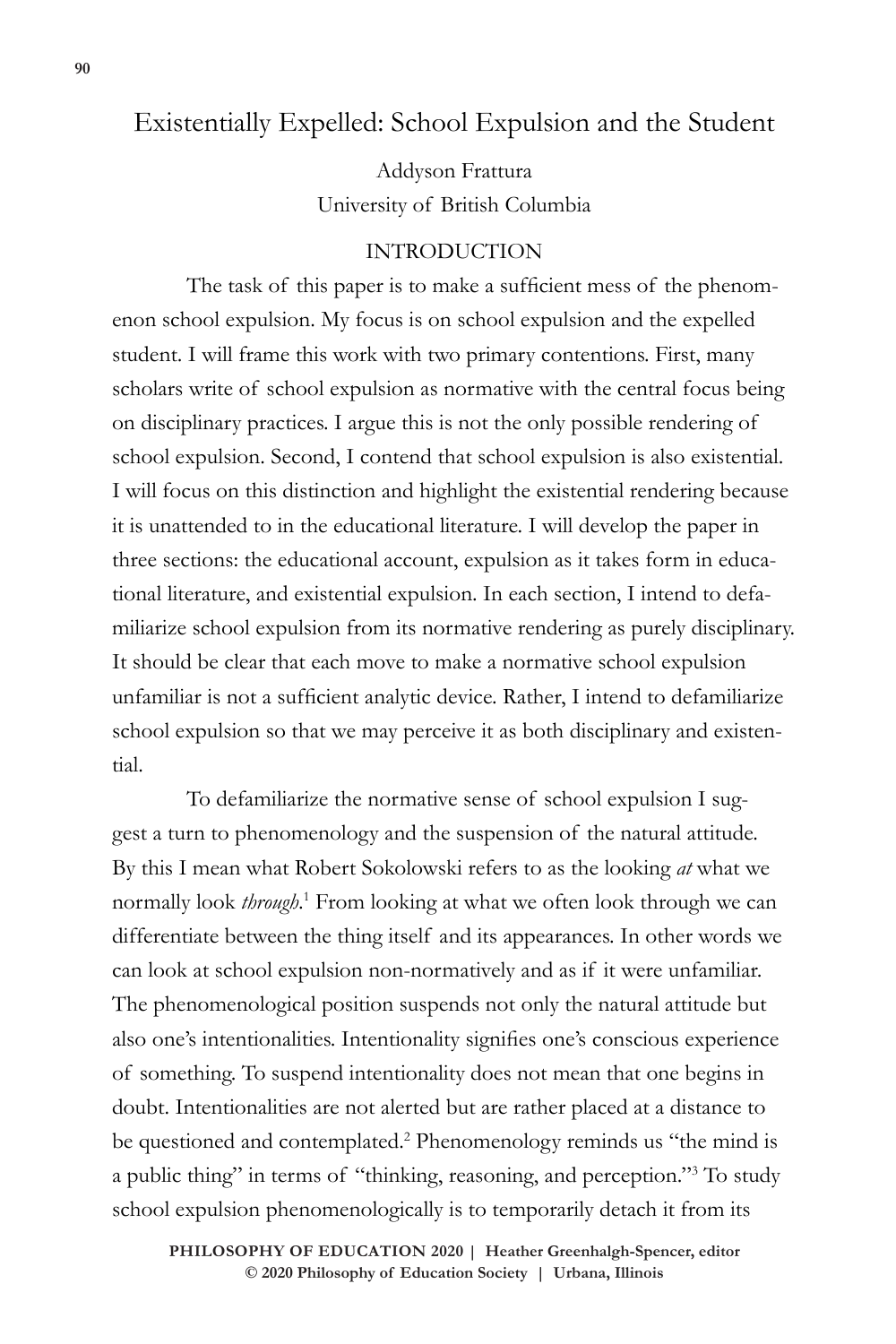normative interpretation as a disciplinary response. From this positioning, I claim that school expulsion is also existential insofar as the student no longer exists or participates within the common realm of a particular school.

Existentialism deals with existence as one first appears and then later defines oneself.<sup>4</sup> Jean-Paul Sartre writes that an existential moment is when a person "becomes fully aware of what it means to…be an isolated being."5 Expulsion is comparable to an existential state to the extent that the expelled student is further isolated beyond the existential human condition. What becomes of an isolated being further separated from others? The exclusion from a school through expulsion is related to the existential question of subjectivity, a subjectivity that "makes human life possible." An existential position suggests that "every truth and every action implies a human setting and a human subjectivity."6 In this way, expulsion contributes to a particular human subjectivity in which one is disallowed—temporarily or permanently—from appearing within a particular school. Even if the student returns to or attends another school, one expulsion may instigate additional expulsions and exclusions from not only the school but also from society.<sup>7</sup> Insofar as human subjectivity is at stake, the phenomenon of school expulsion necessitates an existential rendering.

## THE EDUCATIONAL ACCOUNT

I work within the phenomenological and the literary in order to look *at* what we normally look *through*. For example Husserl writes, "if anyone loves a paradox…[and] will allow for the ambiguity [one can say] that the *element* which *makes up the life of phenomenology as of all eidetical science is 'fiction,'*  that fiction is the source whence the knowledge of 'eternal truths draws it sustenance.'"8 From fiction comes truth. This fiction is not necessarily the literary genre. It indicates a distinction between imagined things and actual things. For Husserl this means that while history, art, and poetry are "fruits of imagination," we can greatly benefit from what they offer. In other words, the imaginative domain provides "perfectly clear fancies,"9 hence Husserl's paradox. The truth drawn from phenomenological fictions may not be empirical. Maxine Greene claims that poetry—a fruit of the imagination—"does not offer us empirical or documentary truth, but it enables us to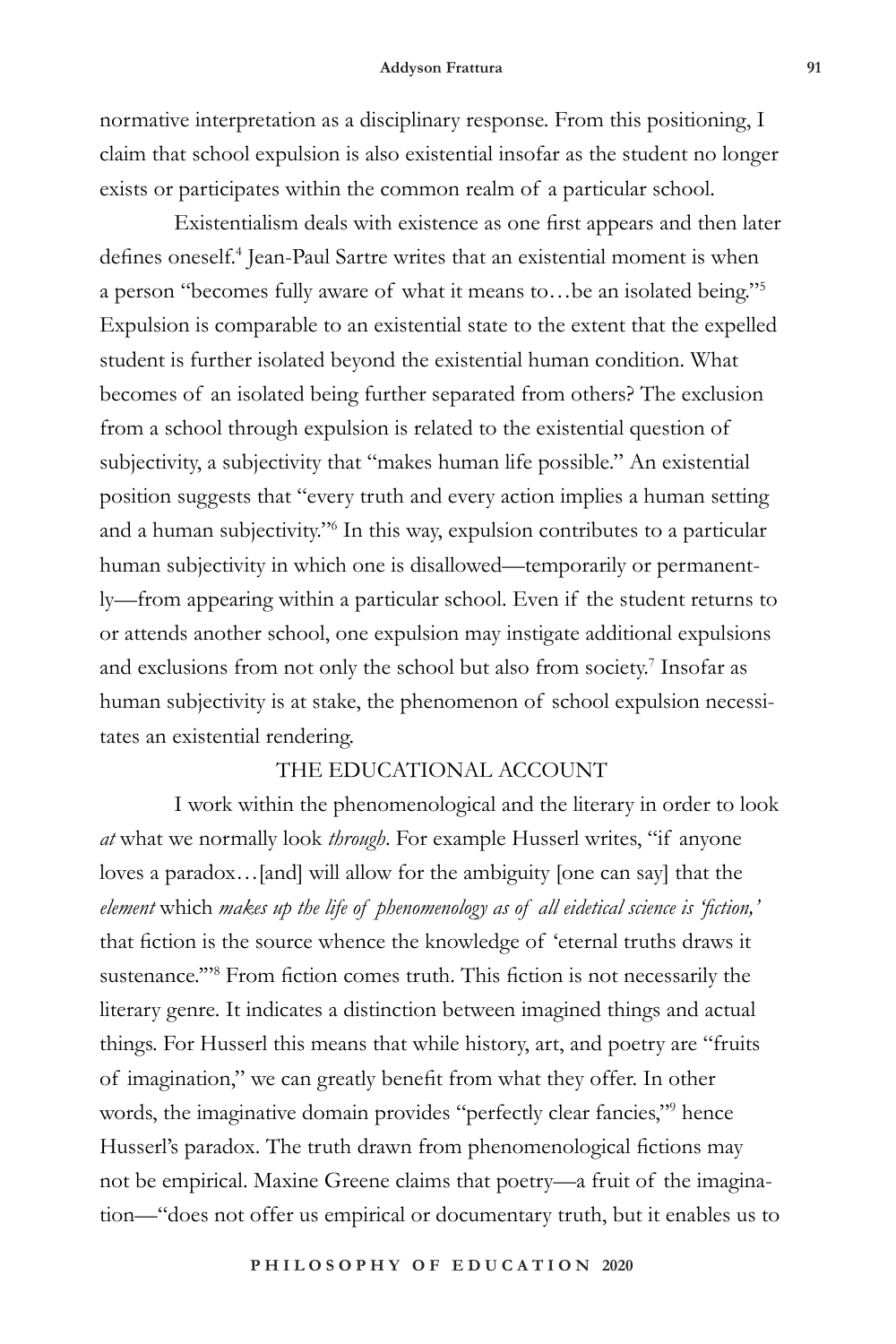'know' in unique ways."10 The following narrative on compulsory schooling and discipline blends the phenomenological with the literary to defamiliarize the notion of school expulsion.

Within philosophy of education one is often asked to provide an educational account. I have neglected or resisted this account for years. It is not because I believe there is no educational account to be given. Rather, I sense it in nearly everything. It is the cream swirling in my morning coffee as I watch the crows; it is in the peculiar and knowing glance of a stranger on the bus; it is in the most mundane, most spectacular of moments. Often when I write, I seek such an entry point. I feel for a sentiment or intuition, a chewy bit of something as annoying as it is sweet. Sometimes I write until I find it; sometimes I never find it. Such an experience—of never finding—does not signify the non-existence of the thing. Rather, it exposes an ambiguousness or an overt obviousness. My advisor claims that the poetic line must have both weight and lightness at the same time.<sup>11</sup> Perhaps an account of education must do something similar; it must hold both obscurity and clarity. For this reason I offer a phenomenological narrative of "perfectly clear fancies." The narrative is an educational account of compulsory schooling. I begin here as to later defamiliarize school expulsion from its disciplinary nature.

Our gold F-250 rolls down old, midwestern dairy roads. My mom is a small Italian-American woman no taller than five feet. She wrangles the truck with my sister and I in the back as we drive the one hour trip from our rural home on the bluff to our suburban school. "Let's stop at the bakery on the way," my mom suggests. Running late, we neglected breakfast. Or rather, the sludgy oatmeal my mom claims is good because it sticks to our ribs. At the bakery we grab a box of what used to be our favorite sugar cookies. We have eaten these so many times on the way to school we groan at the thought of another cookie for breakfast.

At school, I waddle late into my first-grade class. Perhaps waddle is not the most appropriate word for what I mean to say. But to waddle is to move in a clumsy fashion. And that is precisely what I do. My sister strides elsewhere into another room. Yes, she strides. My mom, I can only imagine her powerful trot into the administrative offices. She was the deputy super-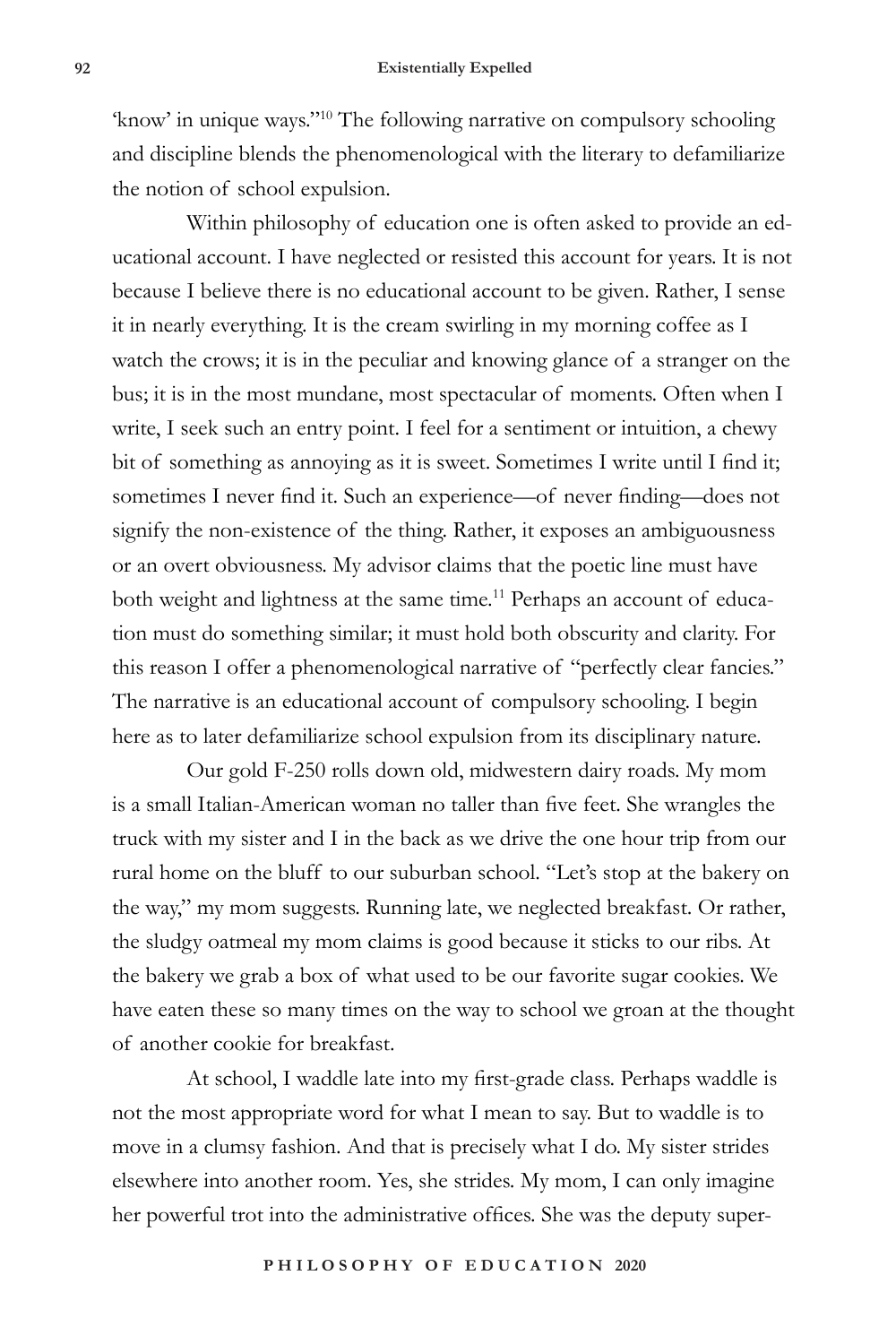#### **Addyson Frattura 93**

intendent, director of student services for our school district. I can envision her day being many things: frustrating, disheartening, exciting, intense, comical, boring, or exhausting. Maybe she was none of those things. Perhaps she was all. A few business-days later, two letters arrive at our home on the bluff. One for my sister who strides, one for me who waddles. We open our letters to find school truancy notices from too many absences, signed by our mother. We stare at the letters in dismay, fearing consequences that we do not yet understand. My mom, the one with the powerful trot, takes each letter and smiles something I cannot comprehend. She hangs our truancy letters on the fridge and laughs. She hangs the letters where good things go.

 In such an act of putting the truancy letters where good things go she empties the thing of itself. The risk of truancy and of punishment is no longer real; it is no longer valid. It becomes ironic. It becomes absurd. Through the absurdity she makes a fiction. The fact that one can be forced out from a place they are legally required to attend is the irony of school expulsion. It took an administrative mother and a refrigerator magnet to render the letter useless. It was as if she knew. Nearly twenty years later, I finally asked my mom why she laughed and put the letters on the fridge. To which she replied, "I was proud of them! I thought you learned more out of school than you did in school."

### EXPULSION AND EDUCATIONAL LITERATURE

Within the educational literature school expulsion is commonly perceived as a disciplinary norm. It is often assessed and critiqued on the basis of its punitive structure. It has not been asked: what is school expulsion beyond discipline? Let us begin by establishing a basic—albeit limited—definition for expulsion. The English word *expel* is derived from the Latin *expellere*  meaning to "drive out, drive away."12 What does it mean for the school to drive out or to expel if the school is tasked with educating? The English word *educate* comes from the Latin *educere* meaning to "bring out, lead forth."2 In this etymological sense, both expulsion and education suggest a movement outward.13 One is either driven or led towards a free space of some sort. But such a state of freedom differs for each progression outward.

The driving out of expulsion can be understood as a negative free-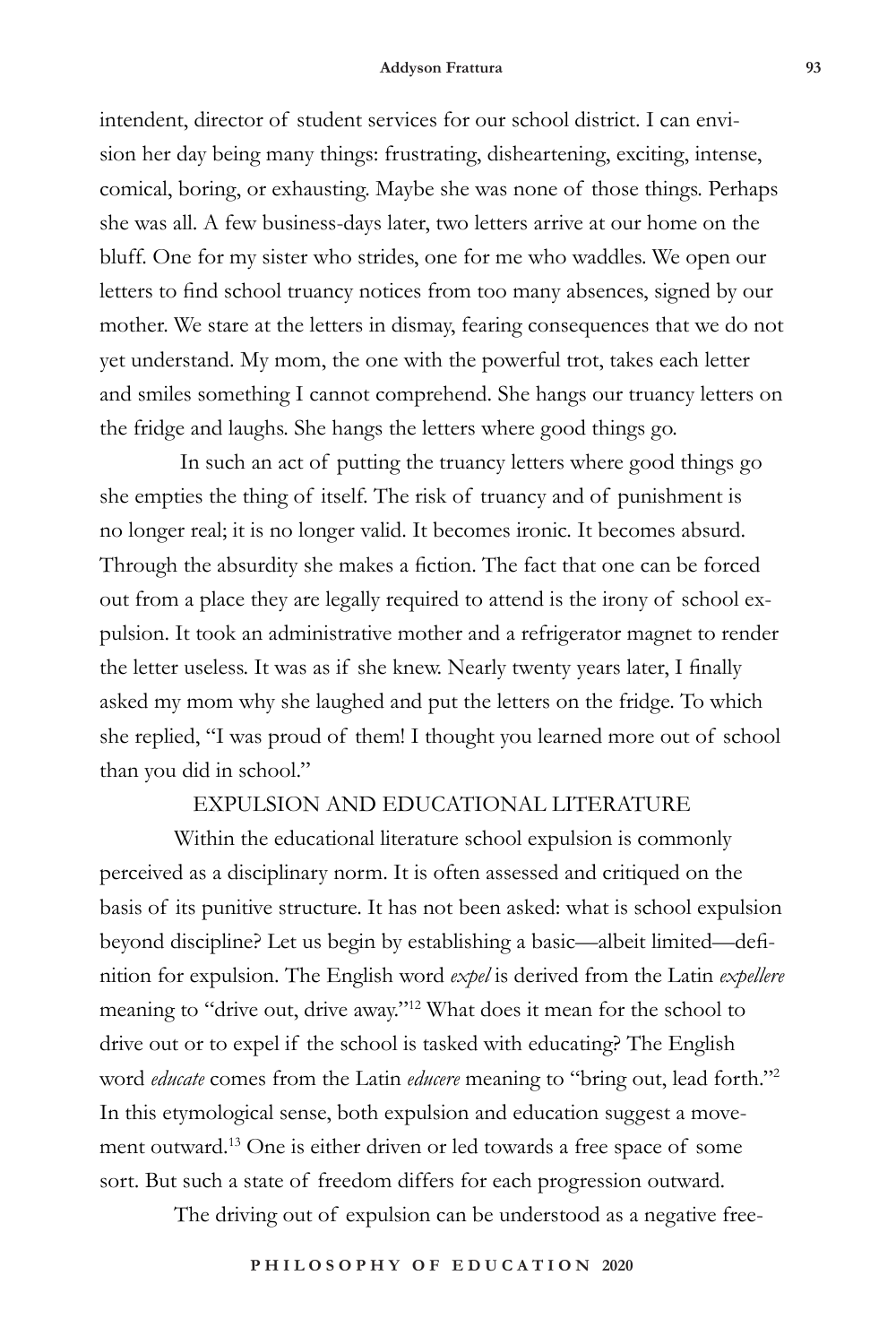dom, while the leading forth of education is movement towards a positive freedom. For Maxine Greene, negative freedom is an escape or release. It is the right of the subject to not be "interfered with or coerced or compelled to do what they did not choose to do."14 The positive freedom, of which Greene believes we ought to educate for, is defined by our "capacity to surpass the given and look at things as if they could be otherwise."<sup>15</sup> Such a positive freedom is located in the public realm and requires the solidarity of community. The negative freedom of expulsion is the right to no longer be compelled to attend the same school. In this sense, the school—as a site tasked with educating—is given the right to educate students towards a positive freedom or to expel students towards a negative freedom. And yet, negative freedom is antithetical to education as it alienates the student from their own context and imposes a "fallacious completeness."16 Negative freedom limits while a positive freedom offers.

Educational literature often views the driving out of expulsion normatively, as it draws from disciplinary norms. For example, educational scholars often study expulsion through a focus on alternatives to expulsion, racialized and ableist biases that influence disciplinary practices, or the impacts, effectiveness, and experiences of expulsion.17 Other studies focus on school expulsions as a pivotal stage in the school to prison pipeline.18 The realities of expulsion are not insignificant. For reference from 2013-2014, 111,215 public school students in the U.S. were expelled and 2,635,743 public school students received one or more out-of-school suspensions.<sup>19</sup> Additionally, 58,027 public school students were restrained or secluded in schools.<sup>20</sup> In June 2019, the U.S Government Accountability Office reported that school disciplinary actions such as expulsion, suspension, restraint, and seclusion disproportionately affect racialized students—particularly Black students and students with disabilities, suggesting that many disciplinary practices are often discriminatory.21 Even as national rates of out-of-school suspensions are decreasing, Black students and students with disabilities continue to be more likely to receive out-of-school disciplinary responses.<sup>22</sup> When viewed normatively, we neglect to ask what expulsion means for the student in light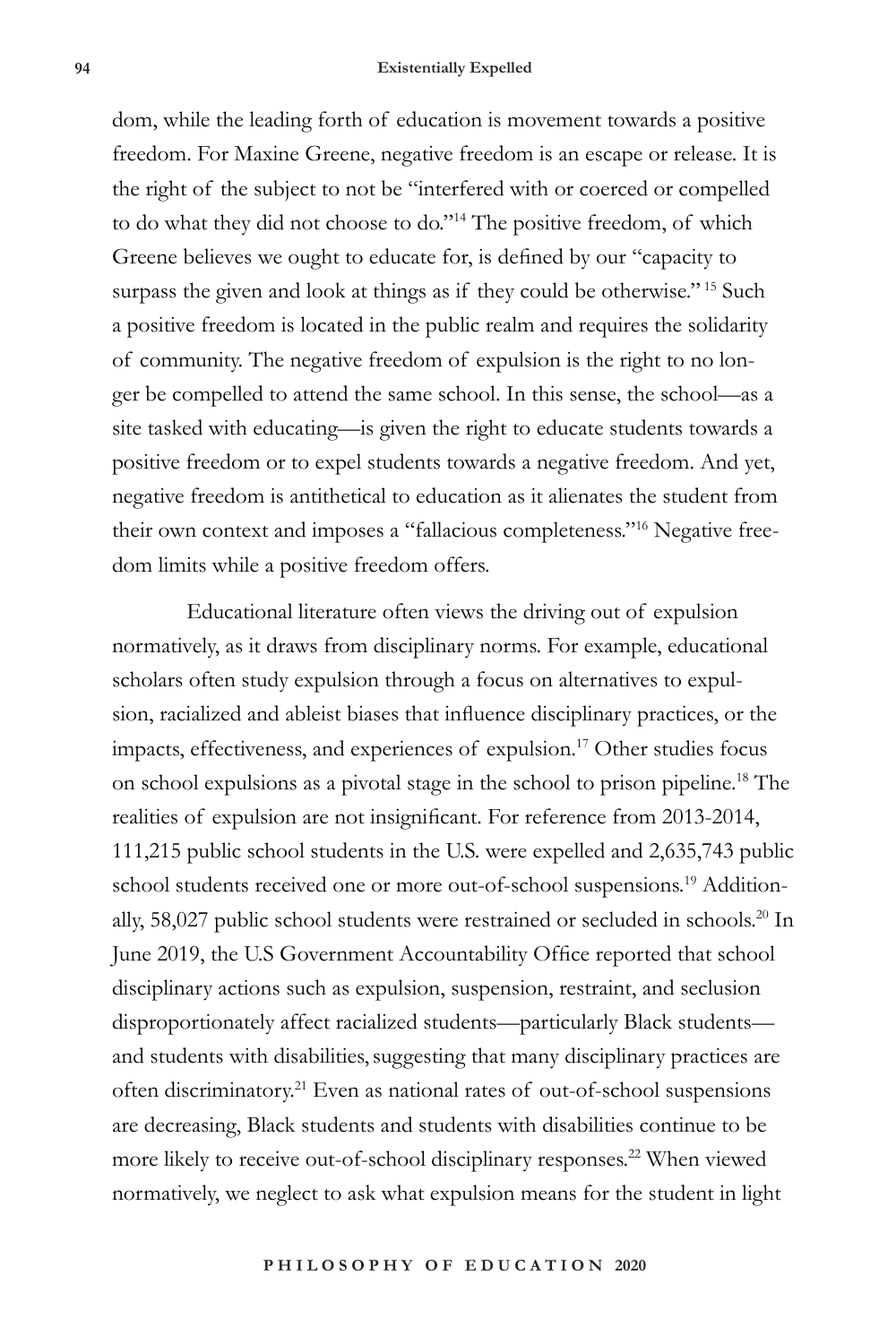of the problematic norms of discipline. I am concerned not only with exclusionary practices of discipline, but with one's access to an existential and human subjectivity that is challenged by expulsion. One may learn that they do not belong and are not welcome within a particular community.

In protecting the larger community, expulsion may harm a necessary member: the individual. British Columbia's Safe and Caring School Communities Policy states that "every child deserves an education free from discrimination, bullying, harassment, intimidation and other forms of violence."23 If it is the case that students deserve an education within the safe and caring environment of the school, then who is exclusion safe and caring for? The normative account of school expulsion as only discipline neglects the question of what else is at stake for the expelled student. Some may argue these disciplinary responses are intended to protect the safety of the community. However, a punitive response is not necessarily more effective. Christopher Boccanfuso and Megan Kuhfeld write that "nonpunitive programs that take a largely preventive approach to school discipline have been found to keep students and schools safe by reducing the need for harsh discipline."24

One might further object that schools are not structured to attend to the individual insofar as they function on the utilitarian logic of what is best for the largest number of people. In response, I claim an existential understanding of community and expulsion challenges utilitarian norms of schooling. For example, an existential rendering suggests that nothing is good for the community if it is not good for the individual.25 One might claim the utilitarian logic of the school useful if it benefits the majority of students. However, Simone de Beauvoir claims that "oppression tries to defend itself by its utility." An existential reading directly contends with the utilitarian logic of the school insofar as "nothing is useful if it is not useful to man; nothing is useful to man if the latter is not in a position to define his own ends and values, if he is not free."26 An existential rendering of expulsion concerns the subjectivity of the student and their belonging to a particular common realm.

Prior to an expulsion, the student exists within a common realm of the school. Following removal, the student exists elsewhere, no longer in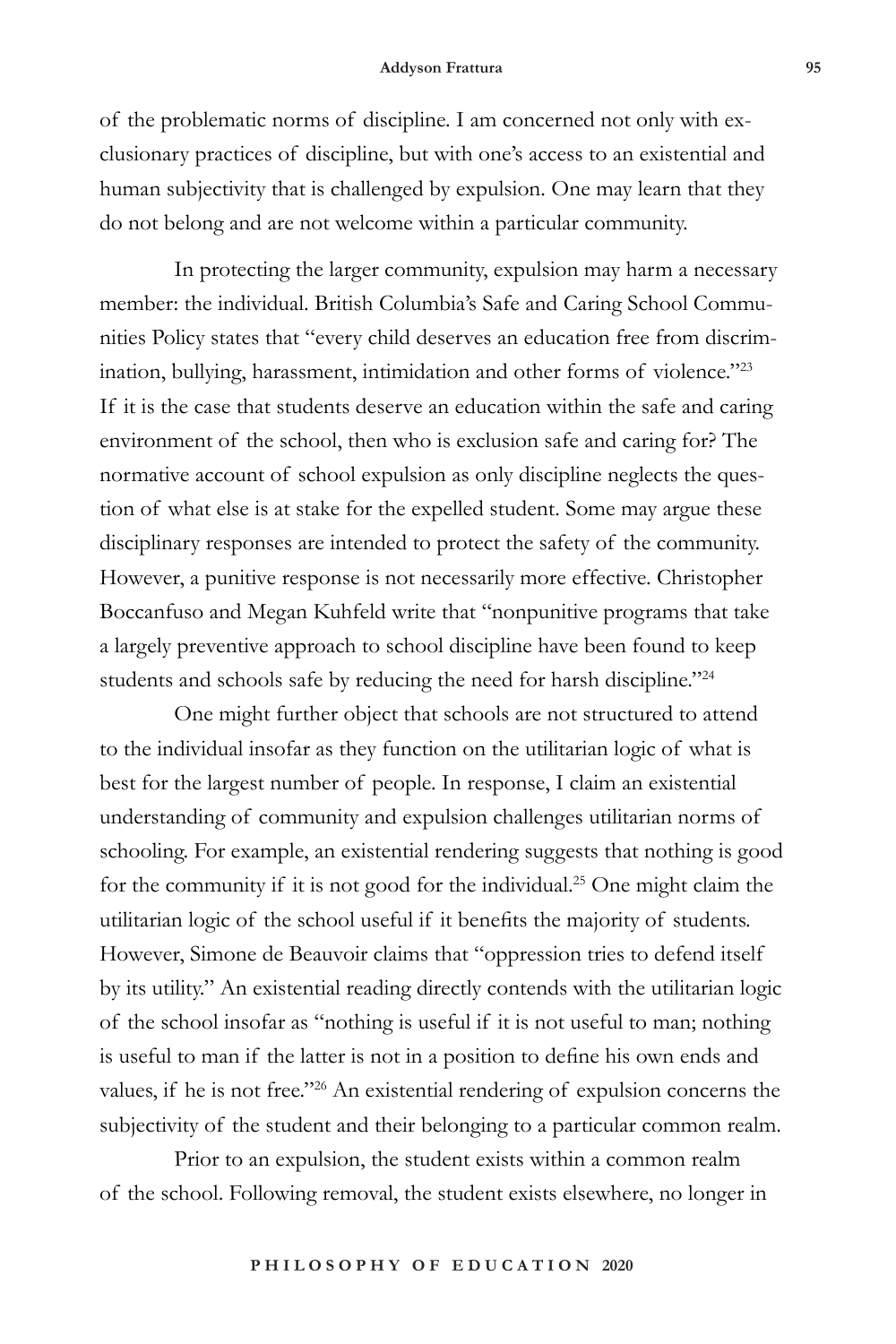### **96 Existentially Expelled**

the particular realm of the school. Students have multiple common realms in which they participate and have membership. However, the school is one they are compelled to attend. What happens to the student expelled from a realm in which they are required to appear? Compulsory school is often justified by truancy laws that require one to attend school as a restrictive and preventative measure for the good of the student and of the society.<sup>27</sup> The reality that a student can be relinquished from a place they are compelled to attend is the irony that defamiliarizes school expulsion. In this sense, the school is tasked as being the determining site for expelling the student from the common realm of the school.

Expulsion as only discipline neglects the question of moral humanism, the fact that we live our lives not by ourselves but in community.<sup>28</sup> For example, the disciplinary focus does not address the question of whether we love our children enough. Hannah Arendt explains education as a collective responsibility insofar as "[education] is where we decide whether we love our children enough not to expel them from our world…nor to strike from their hands their chance of undertaking something new, something unforeseen by us, but to prepare them in advance for the task of renewing a common world."<sup>29</sup> Education becomes a site of risk, in recognition of the expelling force of lovelessness. Such a lovelessness is the irresponsibility of expulsion. If education requires deciding whether or not to expel students from our world, to decide who is allowed to exist and where, then school expulsion is more than disciplinary, it is also existential.

### EXISTENTIAL EXPULSION

For the existentialist "existence precedes essence."30 One conceives of oneself to be and wills oneself to be after being "thrown into existence."31 What is one to conceive of oneself once thrown out of the public realm of a particular school? The precarious state of being thrown into or from existence and subjectivity is perhaps part of what is lost when school expulsion is attended to as solely disciplinary. The thrownness of existence and subjectivity is an essential facet of the existential quality of expulsion. In being thrown into existence, into a subjectivity, one is responsible for what one is.32 To be responsible for yourself does not mean you are responsible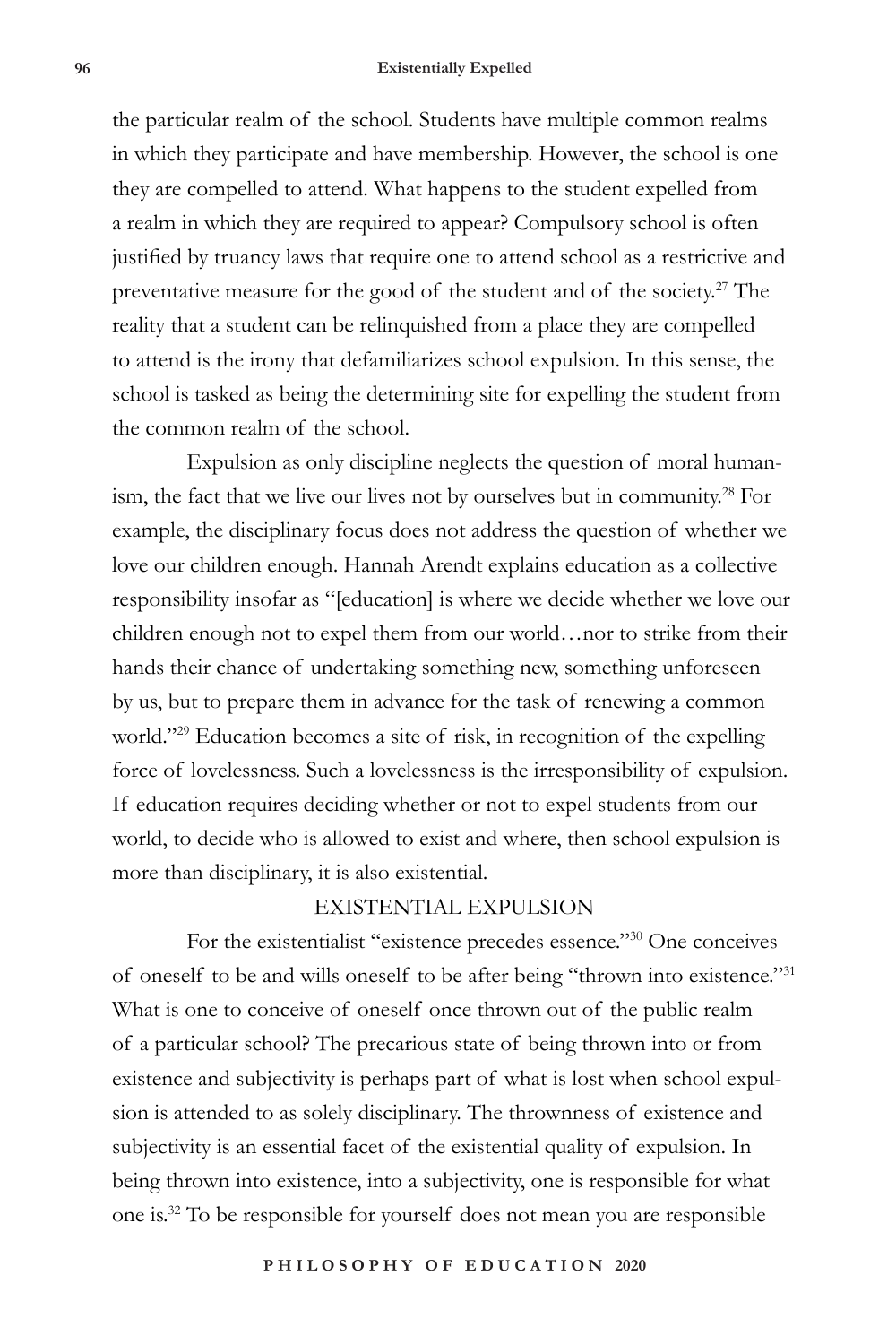for your individuality alone. I am responsible for myself, which is to say that I am responsible for all insofar as each action of mine "creates an image of what man ought to be."33 Sartre suggests that our individual actions create a collective image for humanity to the extent that "nothing can be good for any of us unless it is good for all."34 Through an existential perspective, the individual is responsible to the community and as such the community is responsible to the individual.

To attend to the existential facet of school expulsion, I claim the literary realm is helpful as it is way of "comprehending the living in terms of fictive possibility…literature is an entrance to reality."35 Within imaginative literature, the reader must give up everyday realities in order to see what one has never seen before. Literature unveils what is often concealed, culminating in the reader's freedom as it leads forth rather than drives out. In this way, literature acts in opposition to expulsion. For Maxine Greene, there are three movements that partly constitute her existential theory of literature: negation, rebellion, and freedom. I reference them as movements insofar as they require a turning away, a turning against, and a turning towards. One could say that the imaginative and existentialist position necessitates movement. The movement of negation questions the everyday and the practical. Negation is the turning away from the normative and a turning towards the unimaginable. For example, Greene references Nietzsche's *Thus Spoke Zarathustra* as having "no more practical utility than a lyric; it cannot be summarized, paraphrased, or used for any end beyond itself."36 This does not mean that it does nothing or that it arouses nothing. Quite the opposite. Existential literature requires one to negate the reliability of daily life in order to see one's own reality in a "strange nakedness." In doing so, one may notice possibilities of human action previously unthinkable in their everyday world.<sup>37</sup> Simply put, in order to think the unthinkable, the real must be negated. To negate one must also rebel.

Greene's second movement is rebellion. The move from the negation of the everyday is an act that necessitates a rebellion against something. Greene suggests that one must "rebel against systemic controls and endeavor to see through—or to bracket out—conventional schemata in order to con-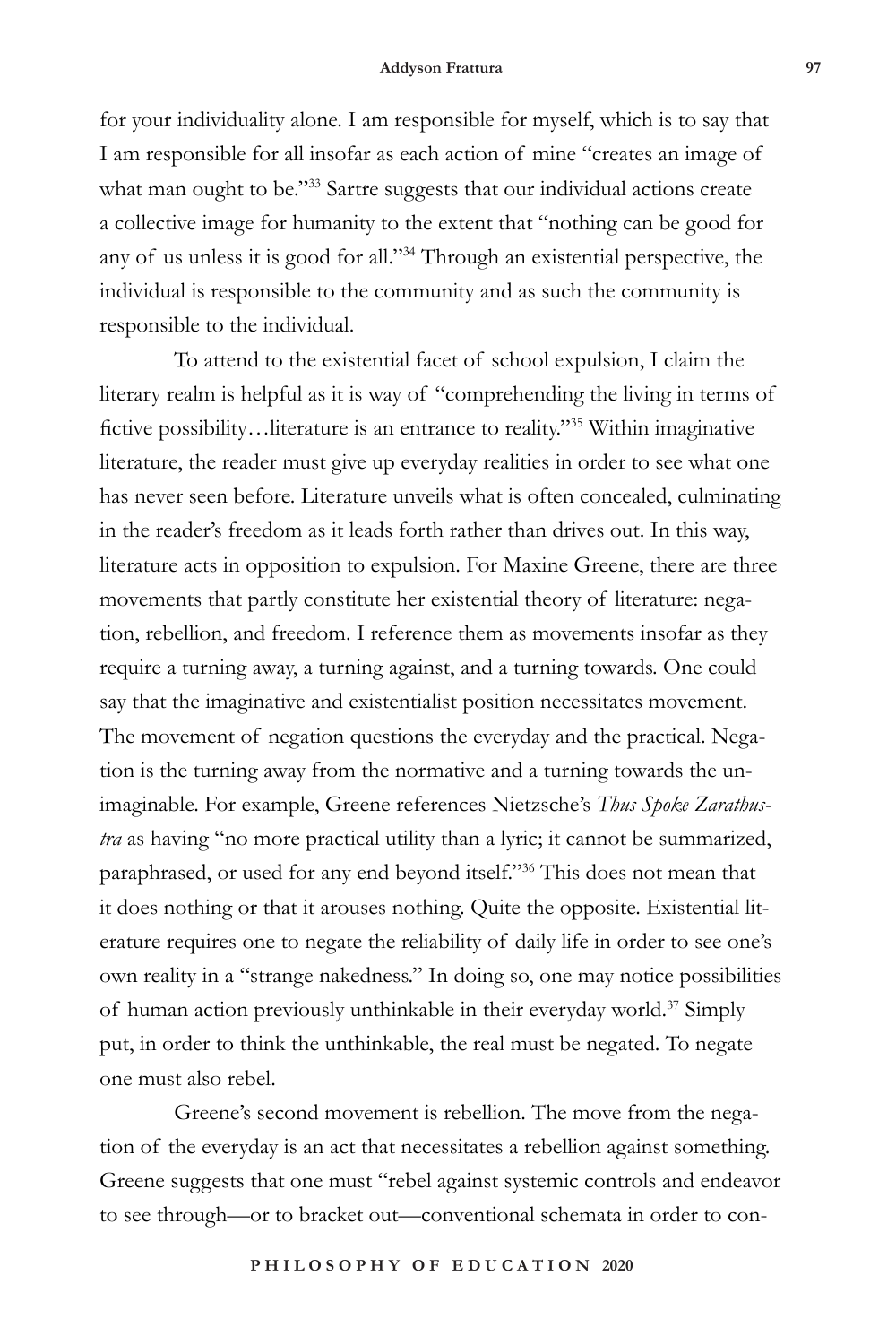### **98 Existentially Expelled**

front one's own naked reality."38 A rebellion against control from systems and conventions is best understood as unveiling or clearing the space to imagine beyond what already dominates. To turn against fixity is not an empty rebellion for rebellions sake. It is a purposeful turn that brackets, clears away, and makes room for the person, in the fullest sense of their existence. For this reason, rebellion creates the conditions for a turning towards freedom. Human freedom is possible when one is able—through negation and rebellion—to confront their own reality.

The turning towards freedom is the search for the self. For Greene, one requires a mode of awareness and imagination to free oneself from the everyday. One is confronted with an unveiled reality that allows one to see things anew.39 The search for oneself—for freedom—is not without despair. During the search, one encounters "nothingness or the dread of nihilation, living among possible."40 However, it is necessary to contend with the anguish and tension of this dual reality in order to encounter freedom. Within negation, rebellion, and the search for freedom, one must purposefully forget *what is* in order to imagine what *could be* insofar as the *what is* limits one's imagination to conceive of what *could be*. Through each movement one may encounter oneself as freedom insofar as Arendt claims that "to be human and to be free are one and the same."41 In what follows, I take up Greene's notion of negation, rebellion, and freedom in a literary example.

In Samuel Beckett's short story "The Expelled," the main character moves through existential negation, rebellion, and a search for freedom. The man contends, "for once, they had confined themselves to throwing me out and no more about it. I had time, before coming to rest in the gutter, to conclude this piece of reasoning."42 The story begins by perseverating on the mundane and recognizing an absence as the man reflects, "there were not many steps. I had counted them a thousand times, both going up and coming down, but the figure has gone from my mind."43 A pivotal theme centers on the forced ejection of the old man. It is not clear where the man is expelled from or why. However, there are allusions to his presence as a body that is ostracized by society. He is feared because he appears in his non-normative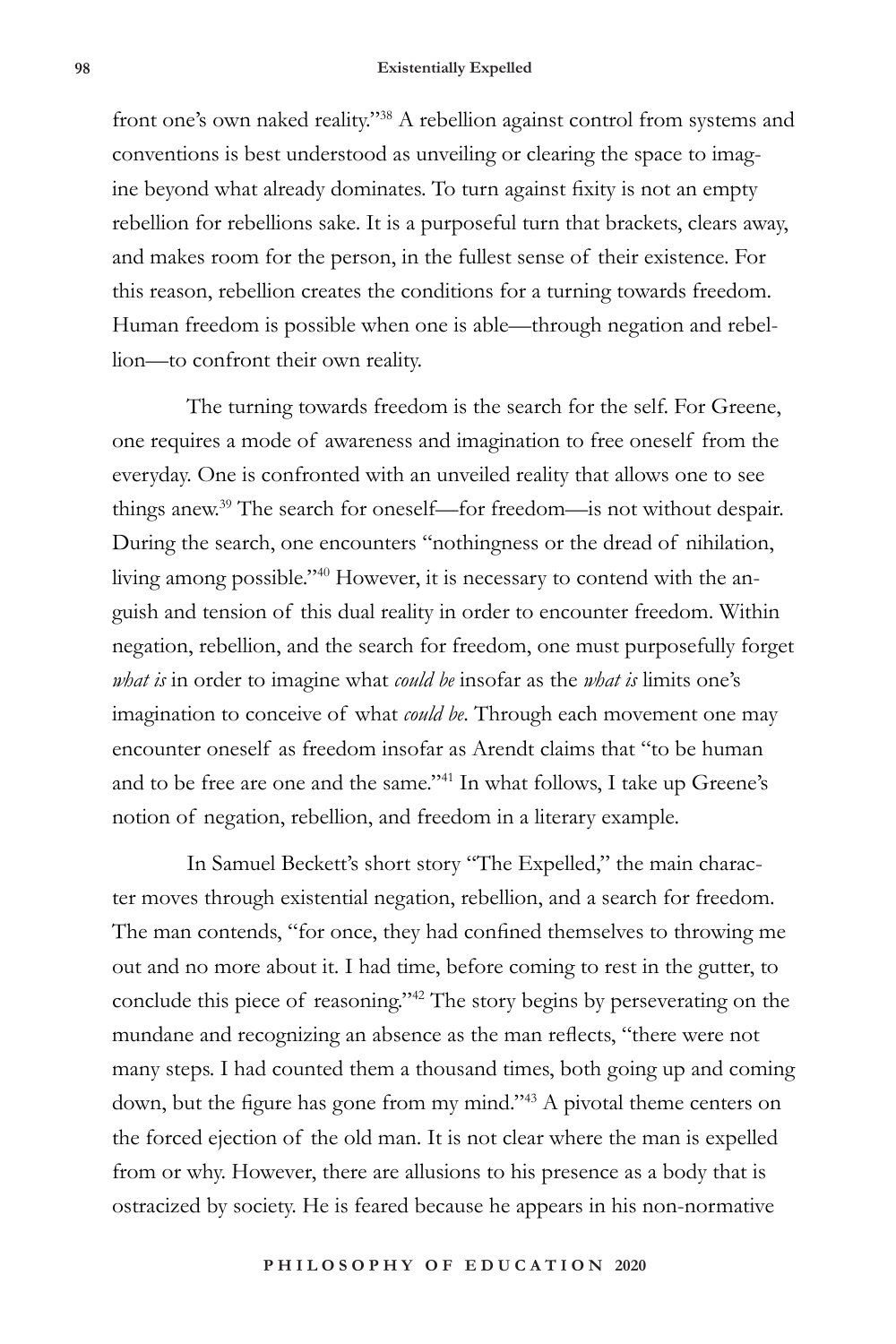body and a perceived ugliness in the public. The story pulses with the man's search for a place as he encounters pain, loneliness, and societies' fear of him.

Greene's negation is apparent in the slamming door that almost forces the everyday reality to become bizarre. For example, the man writes of "the sound, fainter but unmistakable, of the door slammed again, roused me from my reverie, in which already a whole landscape was taking form, charming with hawthorn and wild roses, most dreamlike, and made me look up in alarm, my hands flat on the sidewalk and my legs braced for flight."<sup>44</sup> In this instance, there is a peculiar nakedness to the everyday. What is negated is the reliability of everyday life and appearances. Through negation, the reader can imagine possibilities that were previously unthinkable in one's everyday world like the man who imagines the dreamlike state and the landscape of wild roses. The possibility exists for only a short time until the slammed door pulls him back into the everyday, the alarm of expulsion, and the bracing for flight.

The man then rebels as he returns to the site of expulsion as he professes, "I possessed all the right. I crossed the street and turned back towards the house that had just ejected me, I who never turned back when leaving. How beautiful it was! There were geraniums in the windows. I have brooded over geraniums for years."45 He returns to the site of expulsion and recognizes how he has agonized over the geraniums that now appear so beautiful. Through negation and rebellion, the story turns towards a space of freedom where the unthinkable becomes thinkable. For instance, the man expresses, "but first I raised my eyes to the sky, whence cometh our help, where there are no rods, where you wander freely."46 The story culminates with two senses of pain. First, there is the pain of being expelled. Second, there is also the pain of being born and of existing. The first drives one out. The second leads one forth.

For this reason, I suggest that imaginative and existential literature offer what expulsion denies—the leading forth of the educational. As such, I claim expulsion ought to be viewed as both existential and disciplinary. The leading forth to freedom is pivotal in Greene's advice for the teacher as she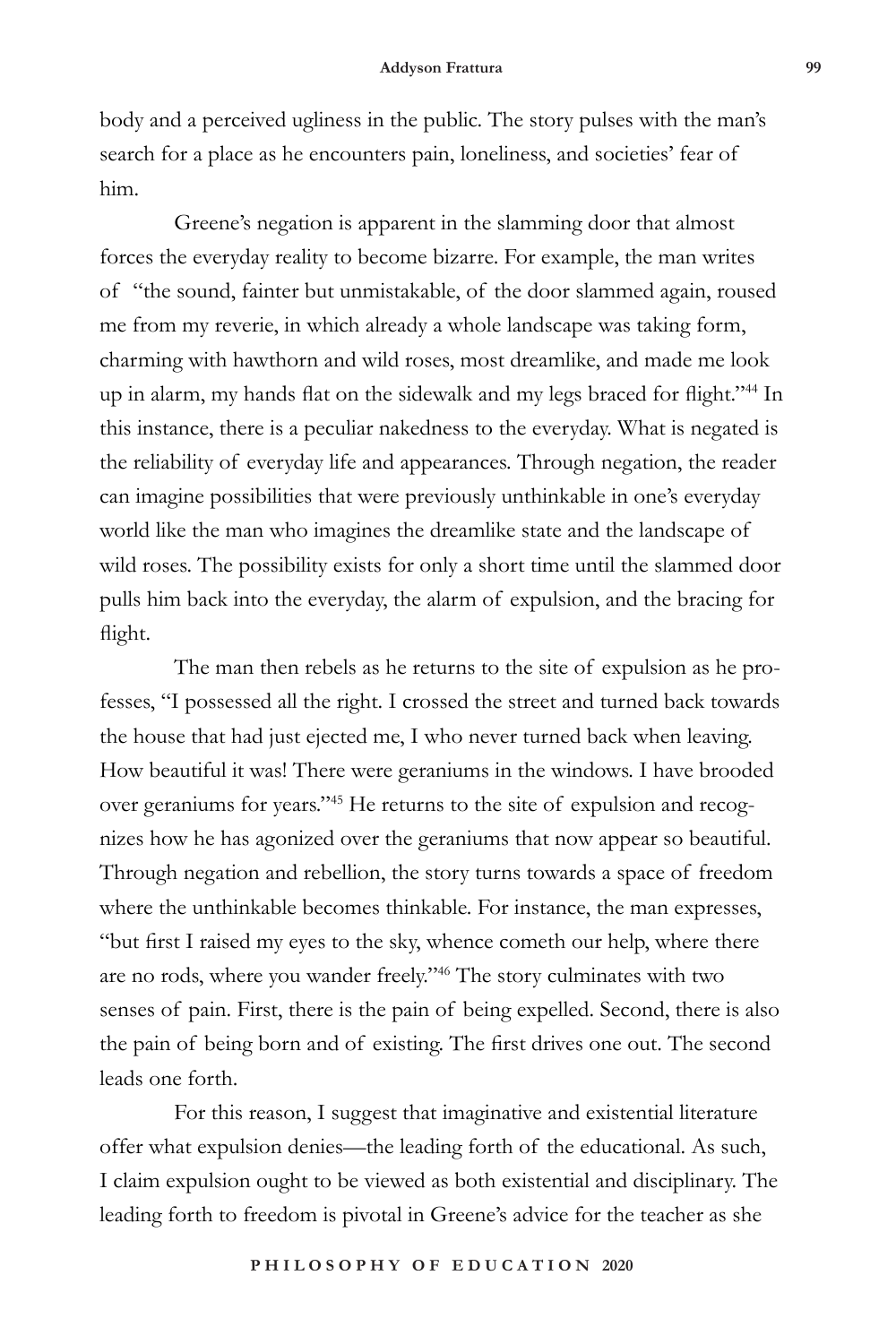writes:

The teacher having identified…themselves as a lover of art and freedom, can only offer possibility...[they] can only try to free...[their] students to love in their own way. If... [they] succeed, if they dare to chance the jungle river and the underground and the void, there will be interior journeys taking place in the classroom. There will be movements towards meaning, assertions of freedom. People will be learning to rebel.<sup>47</sup>

In this sense, one could say that the task of education—in its nature of leading forth—is the movement towards assertions of freedom, in which one learns to rebel, to imagine things as otherwise, to see what one has never seen, and to imagine what was previously unthinkable. And so I return to my primary contentions. If it is the case that school expulsion is not only disciplinary, then it follows that one ought to make an imaginative, existential mess; one must do more than simply read, one must rebel.

1 . Robert Sokolowski, *Introduction to Phenomenology* (Cambridge: Cambridge University Press, 2000), 48-55.

2. Robert Sokolowski, *Introduction to Phenomenology*, 48.

3. Sokolowski, 12.

4. Jean-Paul Sartre, *Existentialism and Human Emotions* (New York: Citadel Press, 1985), 15.

5. Jean-Paul Sartre, *Existentialism and Human Emotions,* 9-10.

6. Sartre, 10.

7. "Students who experience discipline that removes them from the classroom are more likely to repeat a grade, drop out of school, and become involved in the juvenile justice system," from United States Government of Accountability Office, *K-12 EDUCATION: Discipline Disparities for Black Stu-*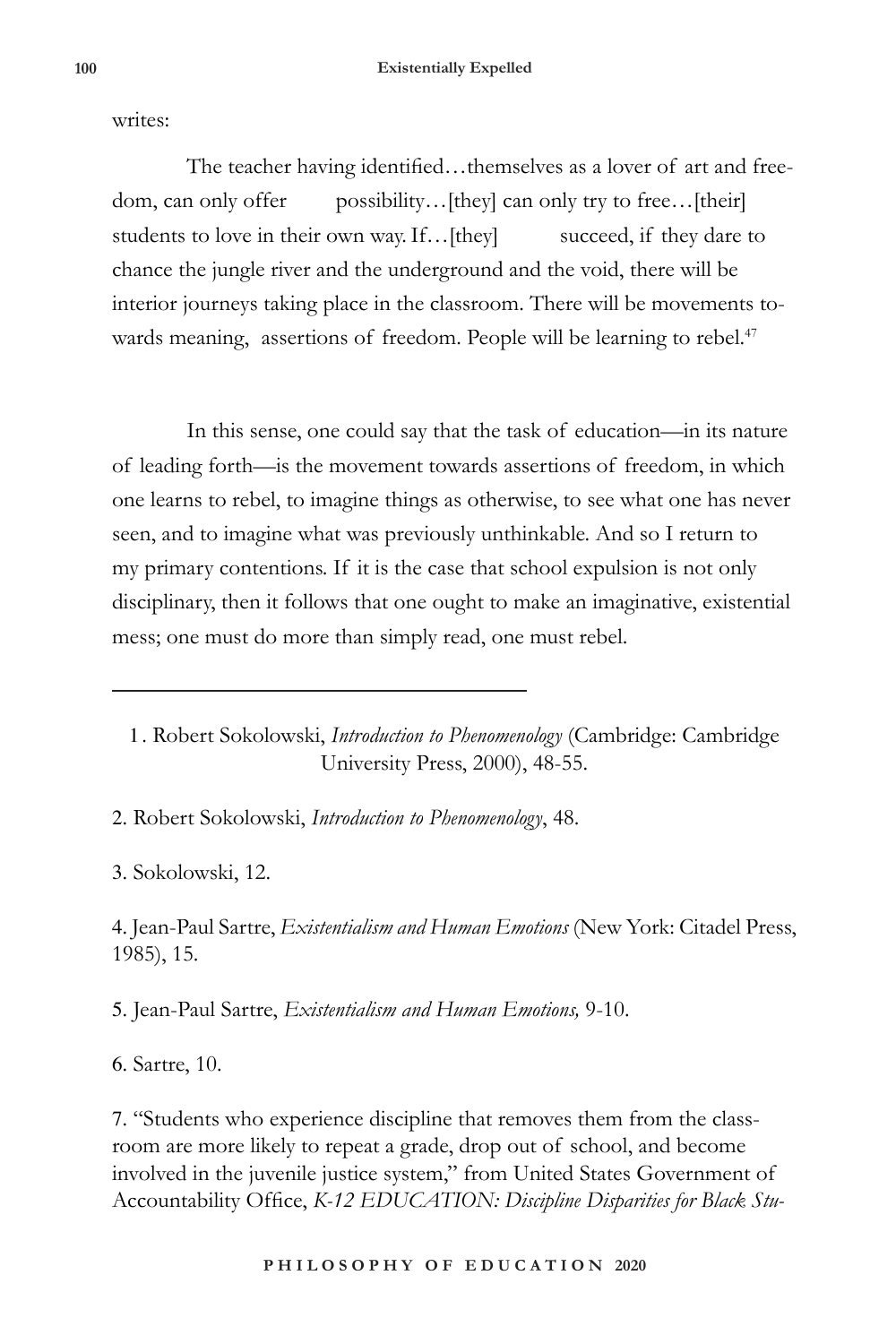*dents, Boys, and Students with Disabilities,* GAO-18-258, 2018, accessed January 23, 2020, https://www.gao.gov/assets/700/690828.pdf

8. Edmund Husserl, *Ideas: General Introduction to Pure Phenomenology* (New York: Routledge, 2012), 184 (emphasis in the original).

9. Husserl, *Ideas,* 184.

10. Maxine Greene, *The Dialectic of Freedom* (New York: Teachers College Press, 1988), 131.

11. I am grateful to Sam Rocha for this insight and thoughtful dialogue.

12. Online Etymology Dictionary, https://www.etymonline.com/word/expel.

13. However, the etymological distinction is analytically limited as the translation is altered depending on which language one is working from. I am grateful to Claudia Ruitenberg for this critique.

14. Maxine Greene, *The Dialectic of Freedom*, 131. 15. Greene, 131.

16. Greene, 131.

17. Pamela Fenning, "Call to Action: A Critical Need to Designing Alternatives to Suspension and Expulsion," *Journal of School Violence* 11: 105-117 (2012); Pedro Noguera, *The Trouble with Black Boys…and Other Reflections on Race, Equity, and the Future of Public Education*, (San Francisco: Jossey-Bass, 2007) and Kimberlé Williams Crenshaw, Priscilla Ocen, and Jyoti Nanda, *Black Girls Matter: Pushed Out, Overpoliced, and Underprotected,* 5-10; Bruce Haynes, "The Paradox of the Excluded Child," *Educational Philosophy and Theory* 37: 333-341 (2005). Robert Ladenson, "Limitations Upon Legitimate Authority to Suspend and Expel K-12 Public School Students: A Moral Analysis," *Theory and Research in Education* (2011). Tara Brown, "Lost and Turned Out: Academic, Social, and Emotional Experiences of Students Excluded from School," *Urban Education* 42, (2007).

18. Russel Skiba, Mariella Arredondo, and Natasha Williams, "More than a Metaphor: The Contribution of Exclusionary Discipline to a School-to-Prison Pipeline," *Equity & Excellence in Education* 47 (2014).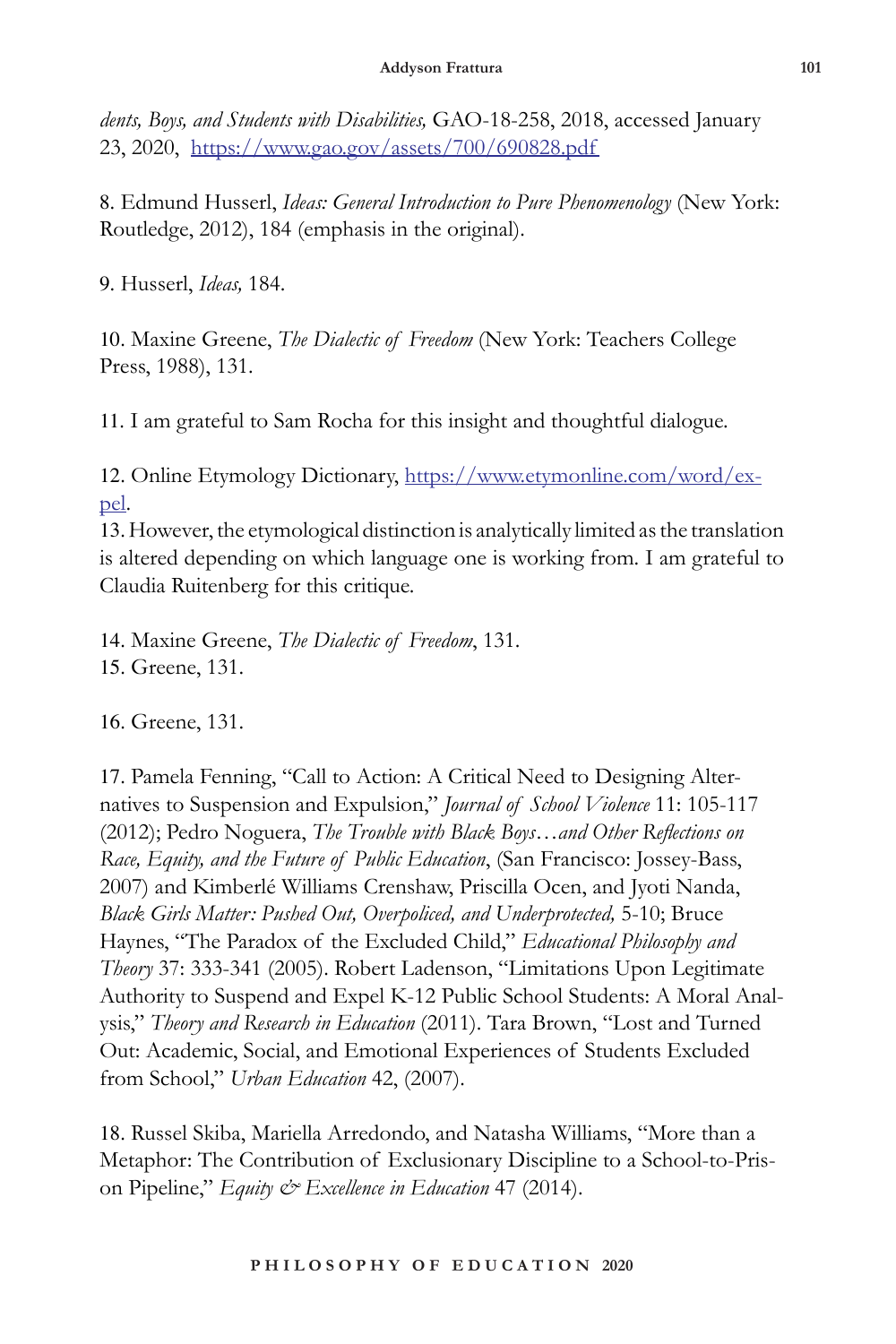19. As of January 2020, this is the most recent data from the Civil Rights Data Collection, under "Discipline, Harassment, or Bullying, and Restraint and Seclusion," https://ocrdata.ed.gov/StateNationalEstimations/Estimations\_2013\_14

20. As of January 2020, this is the most recent data from the Civil Rights Data Collection, under "Discipline, Harassment, or Bullying, and Restraint and Seclusion," https://ocrdata.ed.gov/StateNationalEstimations/Estimations\_2013\_14

21."Black students, boys, and students with disabilities were disproportionately disciplined (e.g., suspensions and expulsions)…Black students accounted for 15.5 percent of all public school students, but represented about 39 percent of students suspended from school—an overrepresentation of about 23 percentage points," from United States Government of Accountability Office, *K-12 EDUCATION: Discipline Disparities for Black Students, Boys, and Students with Disabilities,* GAO-18-258, 2018, https://www.gao.gov/ assets/700/690828.pdf; "Youths of color and youths with disabilities are disproportionately impacted by suspensions and expulsions," from Youth.Gov, *Implications for Discipline,* accessed on January 23, 2020, https://youth.gov/ youth-topics/school-climate/implications-for-school-discipline#\_ftn; United States Government of Accountability Office, *K-12 EDUCATION: Discipline Disparities for Black Students, Boys, and Students with Disabilities,* GAO-18-258, 2018, accessed January 23, 2020, https://www.gao.gov/assets/700/690828. pdf.

22. Child Trends, *Black Students and Students with Disabilities Remain More Likely to Receive Out-of-School Suspensions, Despite Overall Declines,* Kristen Harper, Renee Ryberg, Deborah Temkin, 2019, accessed January 23, 2020, https://www. childtrends.org/publications/black-students-disabilities-out-of-school-suspensions.

23. British Columbia Education & Training, *Safe and Caring Communities*, 2017, https://www2.gov.bc.ca/gov/content/education-training/k-12/administration/legislation-policy/public-schools/safe-and-caring-school-communities

24. "The majority of suspensions are for offenses that do not involve weapons and are nonviolent. [Furthermore]…attendance issues, insubordination, and classroom disruption were leading causes of suspension, with fighting and bullying making up 19 percent of suspensions," from Child Trends: Research to Results, *Multiple Responses, Promising Results: Evidence-Based, Non-Pu-*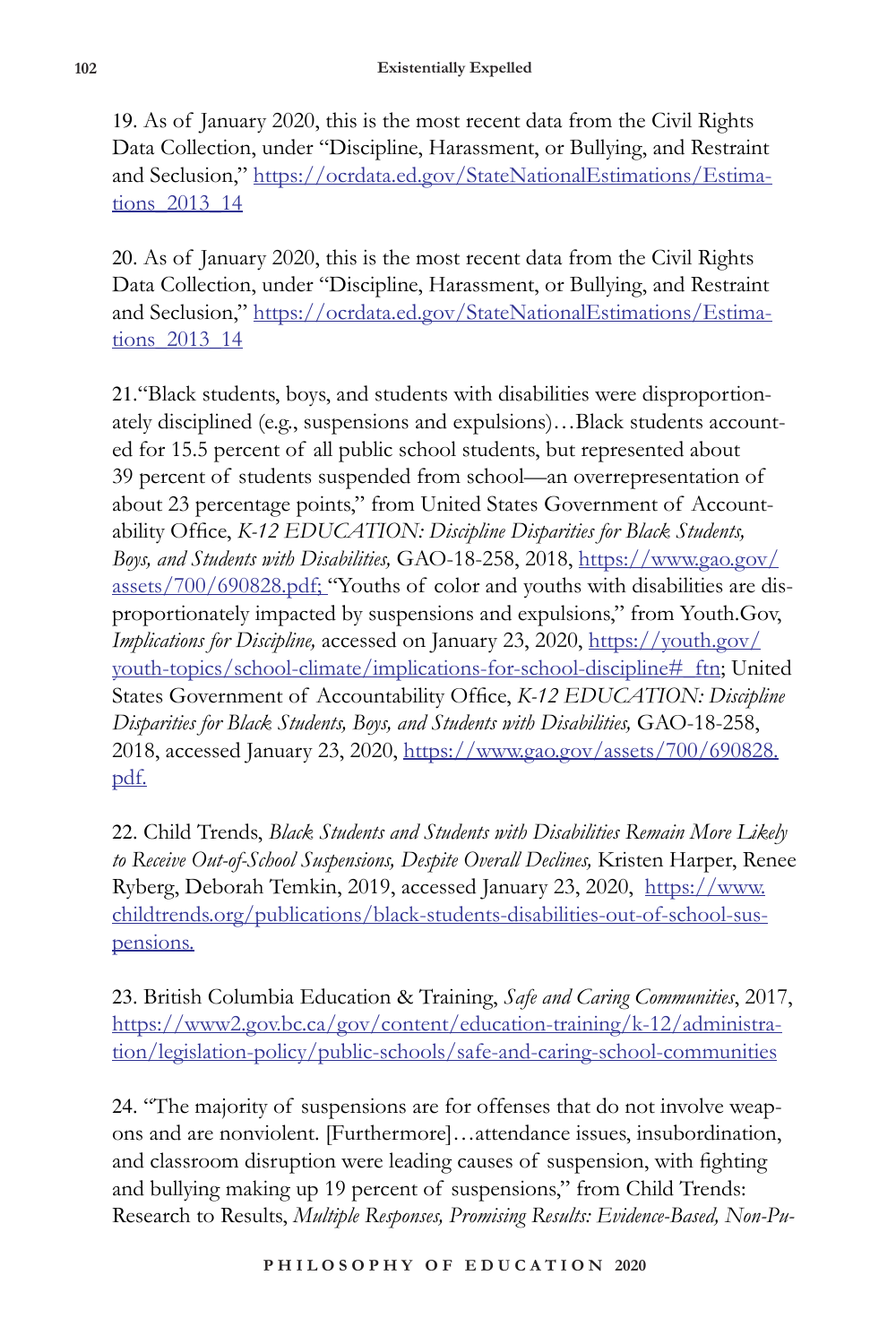*nitive Alternatives to Zero Tolerance*, Publication #2011-09, 2011.

25. Jean-Paul Sartre, trans. Carol Macomber, Existentialism is a Humanism (New Haven: Yale University Press, 2007), 24.

26. Simone de Beauvoir, trans. Bernard Frechtman, *The Ethics of Ambiguity* (New York: Open Road, 2018, 102-3.

27. Samuel Rocha, "Compulsory Schooling as Preventative Defense," *Studies in Philosophy of Education* 32:6, 613-621 (2013).

28. Hannah Arendt, *Responsibility and Judgement*, ed. Jerome Kohn (New York: Schocken, 2003).

29. Hannah Arendt, *Between Past and Future: Six Exercises in Political Thought* (Cleveland, Ohio: World Publishing Co., 1969).

30. Jean-Paul Sartre, trans. Carol Macomber*, Existentialism is a Humanis*m (New Haven: Yale University Press, 2007), 20.

31. Sartre, *Existentialism is a Humanis*m, 22.

32. Sartre, 23.

33. Sartre, 24.

34. Sartre, 24.

35. Maurice Natanson, *The Erotic Bird: Phenomenology in Literature*, (Princeton, NJ: Princeton University Press, 1998).

36. Maxine Greene, ed. David Denton, *Literature, Existentialism, and Education,*  (Teachers College Press, 1974), 65.

37. Maxine Greene, *Literature, Existentialism, and Education*, 67.

38. Greene, 76.